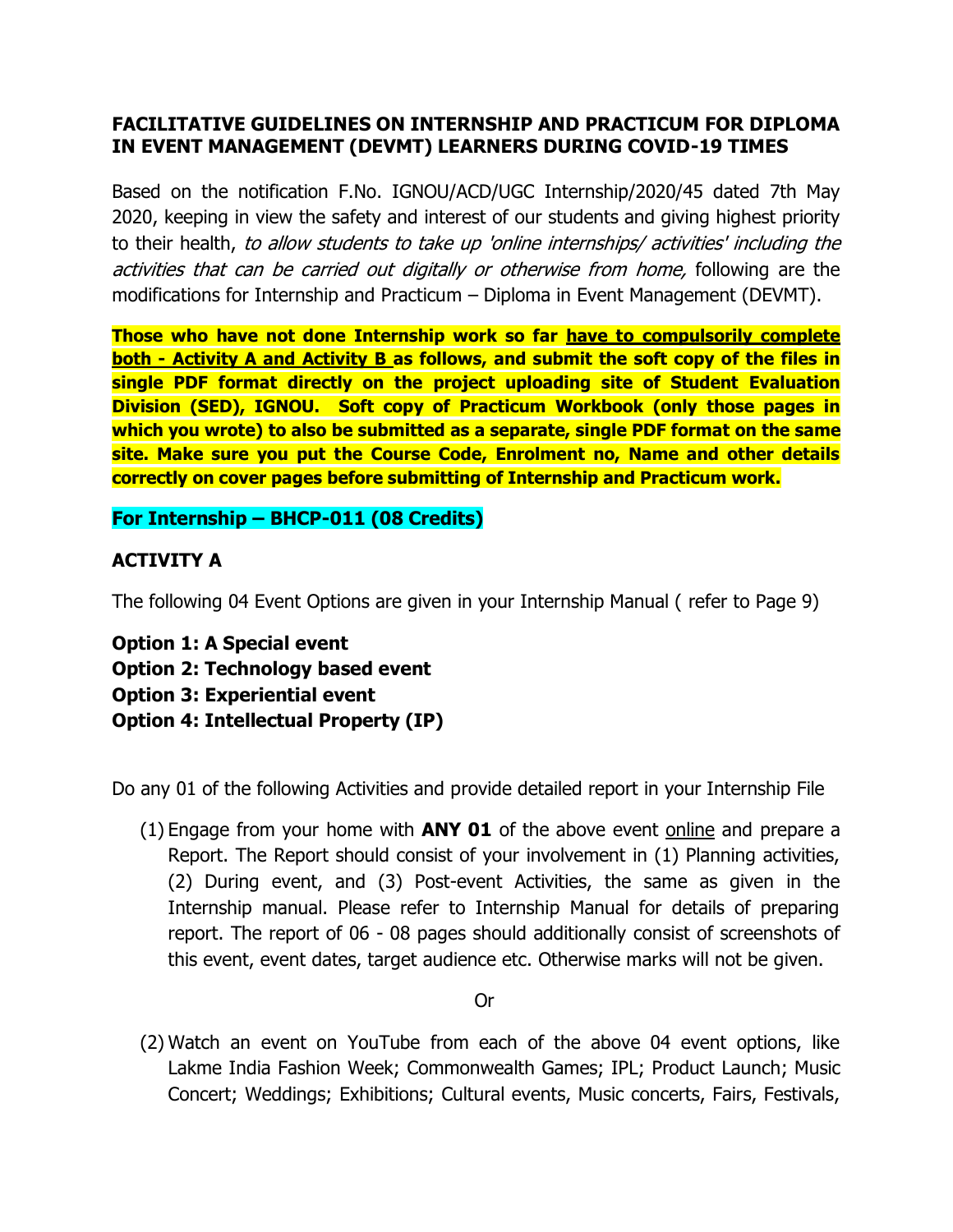Sports, Virtual events etc. A **total of 04 Events** should be described as follows: (1) Event name, goals, objectives, description (type, duration, number and description of target audience, venue, décor, audio/video arrangements), creativity, technology, special effects, venue details etc (2) A one page write up on how the event can be better organized in terms of design, sequence, activities, creativity, technology, production, audio/video and attendance. The report should consist of screenshots of these events and a 3 page description of each event (total 12 pages).

## **ACTIVITY B**

Go to the link <https://www.facebook.com/eemaindia/videos> of the Event and Entertainment Management Association of India (EEMA India) Facebook page. Choose any two 'Future Ready Workshops' from the page. These workshops are by popular people from the event management sector such as Vincent Samuel, Vijay Sablok, Sukriti Sachar, Suresh Madan, Avishkar Tendle, Shailesh Gopalan, Nishita Patwardhan, Rajjo Mirpuri and many more. These workshop sessions / talks are on Event Production, Stage Management, Lighting for live events, Ariel Rigging, Using LED Screens, Scientific art behind Multimedia Sensations, and much more.

Choose any 2 of the above sessions of your interest, listen to them carefully and write about the topic, presenter and important points of each session in detail, of 3 pages each, along with 2 screenshots of each talk. Students who do not have a Facebook account may seek help from their friends or family members who have Facebook accounts, and watch the videos. In case you are unable to attend these talks on the above link, you may attend two talks related to events / experiential marketing / entertainment on YouTube, only by Event Management Companies / Event Managers and prepare the report. The report has to be of not more than  $04 - 06$  pages.

## **For Practicum - BHCL-011 (04 Credits)**

Complete the workbook by **watching / visiting events online** and finding out details of other activities in the workbook from secondary sources on website / YouTube / Facebook / other social media.

 You can also take help from Event Management Companies on your own to see their videos on YouTube (if any) and to work on their online events. To get details of Event Management Companies refer to the Event Management